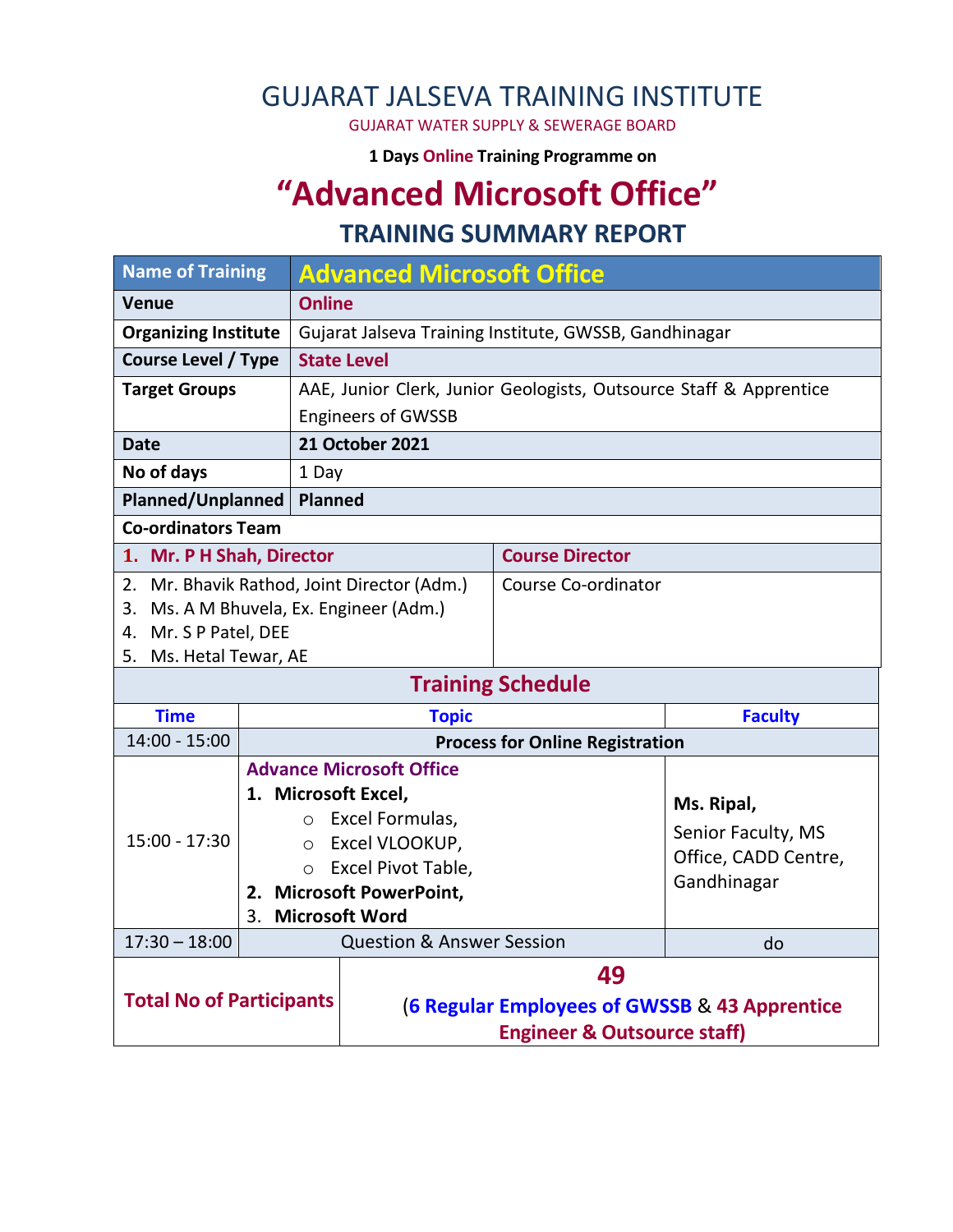### **List of Regular Employees of GWSSB**

| No. | <b>CPF NO.</b>    | <b>Name</b>                    | <b>Designation</b>      | <b>Office &amp; Place</b> |
|-----|-------------------|--------------------------------|-------------------------|---------------------------|
| 1   | GWSSB/10627       | DIPIKABAHEN JAYESHKUMAR PATEL  | AAE (C)                 | PHSSD, Valsad             |
|     |                   | <b>KRUPAL VINODKUMAR PATEL</b> | AAE (C)                 | PHSSD, Dayapar            |
|     | GWSSB/10687       | PRERNABEN CHIMANBHAI PATEL     | AAE (C)                 | PHSSD, Waghai             |
| Δ   | GWSSB/10108       | SHAILESHKUMAR DEVABHAI PARMAR  | AAE (M)                 | PHMSD-2, Rajkot           |
|     | <b>GWSSB/2083</b> | RANCHHOD NATHUBHAI RATHOD      | Steno Grade - I English | ZONE-3, Rajkot            |
| 6   | <b>GWSSB/9927</b> | <b>MANJU R. ODEDARA</b>        | Rojamadar               | PHSSD, Kutiyana           |

### **List of Employees (Outsource staff/Apprentice Engineer)**

| No.                     | <b>Name</b>                            | <b>Designation</b>         | <b>Office &amp; Place</b>              |
|-------------------------|----------------------------------------|----------------------------|----------------------------------------|
| $\mathbf{1}$            | <b>AJAY B PATEL</b>                    | <b>Data Entry Operator</b> | <b>DISTRICT LAB, Navsari</b>           |
| $\mathbf{2}$            | <b>AMRISH CHIMANLAL SOLANKI</b>        | <b>Outsourcing Staff</b>   | <b>DISTRICT LAB, Godhra</b>            |
| 3                       | <b>ANISH KAPADIYA</b>                  | <b>Outsourcing Staff</b>   | PHMD, Ahmedabad                        |
| 4                       | <b>ATUL K. SHRIMALI</b>                | <b>Data Entry Operator</b> | <b>DISTRICT LAB, Ahmedabad</b>         |
| 5                       | <b>BHUMI KIRANBHAI GOR</b>             | <b>Outsourcing Staff</b>   | Zone-4, Kutch                          |
| 6                       | <b>CHARMIBEN JITENDRABHAI SAPARIYA</b> | <b>Apprentice Engineer</b> | PHSSD, Valsad                          |
| $\overline{\mathbf{z}}$ | <b>CHETAN PATIL</b>                    | <b>Outsourcing Staff</b>   | PHWD, Ahwa                             |
| 8                       | <b>CHINTANKUMAR PATEL</b>              | <b>Chemist</b>             | Taluka Lab, Kadi                       |
| 9                       | DARSHIT BHARATBHAI MAKADIYA            | <b>Apprentice Engineer</b> | PHMSD-2, Rajkot                        |
| 10                      | <b>DILIP CHAUDHARI</b>                 | <b>Outsource Staff</b>     | PHS Mech. sub division Visnagar        |
| 11                      | <b>DILIPBHAI J. JADAV</b>              | <b>Data Entry Operator</b> | <b>BL, Dhandhuka</b>                   |
| 12                      | DIPIKA KANUBHAI MAKWANA                | <b>Outsourcing Staff</b>   | <b>GWSSB Dahod</b>                     |
| 13                      | <b>GANPATBHAI NANJIBHAI CHAUHAN</b>    | <b>Data Entry Operator</b> | TALUKA LAB, Limkheda                   |
| 14                      | <b>GAURANG PARMAR</b>                  | <b>Data Entry Operator</b> | <b>DISTRICT LAB, Mehsana</b>           |
| 15                      | <b>HARSH DILIPBHAI MOR</b>             | <b>Apprentice Engineer</b> | PHMSD-2, Rajkot                        |
| 16                      | <b>HASMUKH B PATIL</b>                 | <b>Data Entry Operator</b> | TALUKA LAB, Uchchhal                   |
| 17                      | <b>HETAL R. MANKODIYA</b>              | <b>Data Entry Operator</b> | <b>BL, Dholka</b>                      |
| 18                      | <b>JAIMIN BAROT</b>                    | <b>Data Entry Operator</b> | TALUKA LAB, Kadi                       |
| 19                      | <b>JIGITSHABEN K. BHABHOR</b>          | <b>Outsourcing Staff</b>   | <b>DISTRICT LAB, Surat</b>             |
| 20                      | <b>JIGNESHKUMAR SONERA</b>             | <b>Outsourcing Staff</b>   | <b>PHMSD, GODHRA</b>                   |
| 21                      | KETAN KHIMJIBHAI BARARIYA              | <b>Outsourcing Staff</b>   | PHMD, Anjar                            |
| 22                      | <b>KHYATI NITINBHAI PATEL</b>          | <b>Outsourcing Staff</b>   | <b>DISTRICT LAB, Godhra</b>            |
| 23                      | <b>KRUNAL NAYI</b>                     | <b>Chemist</b>             | <b>Central Lab Gandhinagar</b>         |
| 24                      | KUSHKUMAR JAGDISHBHAI PATEL            | <b>Outsource Staff</b>     | PHS Mech. SD Khedbrahma                |
| 25                      | LAV K. KAPADIYA                        | <b>Outsourcing Staff</b>   | <b>Central Lab Gandhinagar</b>         |
| 26                      | <b>MAUSAMI ASHOKBHAI MISHRA</b>        | <b>Apprentice Engineer</b> | PHSSD, Valsad                          |
| 27                      | <b>MAYURI M. PATEL</b>                 | <b>Data Entry Operator</b> | PHEL, Vadodara                         |
| 28                      | PANKAJBHAI PRAVINBHAI PRAJAPATI        | <b>Data Entry Operator</b> | <b>DISTRICT LAB, Chhotaudepur</b>      |
| 29                      | PAVAN GAUTAMKUMAR PARMAR               | <b>Outsourcing</b>         | <b>GJTI, GANDHINAGAR</b>               |
| 30                      | <b>PAYAL DHIRAJLAL VADHER</b>          | <b>Outsource Staff</b>     | <b>Mechanical sub division bharuch</b> |
| 31                      | <b>PRAGNESH N PATEL</b>                | <b>Data Entry Operator</b> | <b>DISTRICT LAB Valsad</b>             |
| 32                      | PRATIK JAYANTILAL RAJYAGURU            | <b>Apprentice Engineer</b> | Zone-1, Vadodara                       |
| 33                      | <b>PRIYANKA PATEL</b>                  | <b>Junior Geologist</b>    | <b>DEEPHMEC, Anand subdivision</b>     |
| 34                      | RISHABH HARISHKUMAR BRAHMANIYA         | <b>Apprentice Engineer</b> | PHMD, Ahmedabad                        |
| 35                      | <b>RITU CHAWARE</b>                    | <b>Junior Geologist</b>    | subdivision Morbi                      |
| 36                      | ROJAR YASHVANTBHAI AHARI               | <b>Apprentice Engineer</b> | PHMSD-2, Rajkot                        |
| 37                      | SANDIPBHAI MOTIRAMBHAI KAMDI           | <b>Data Entry Operator</b> | <b>DISTRICT LAB, Dang</b>              |
| 38                      | SANJAIBHAI RAMESHBHAI RAVAT            | <b>Chemist</b>             | TALUKA LAB, Limkheda                   |